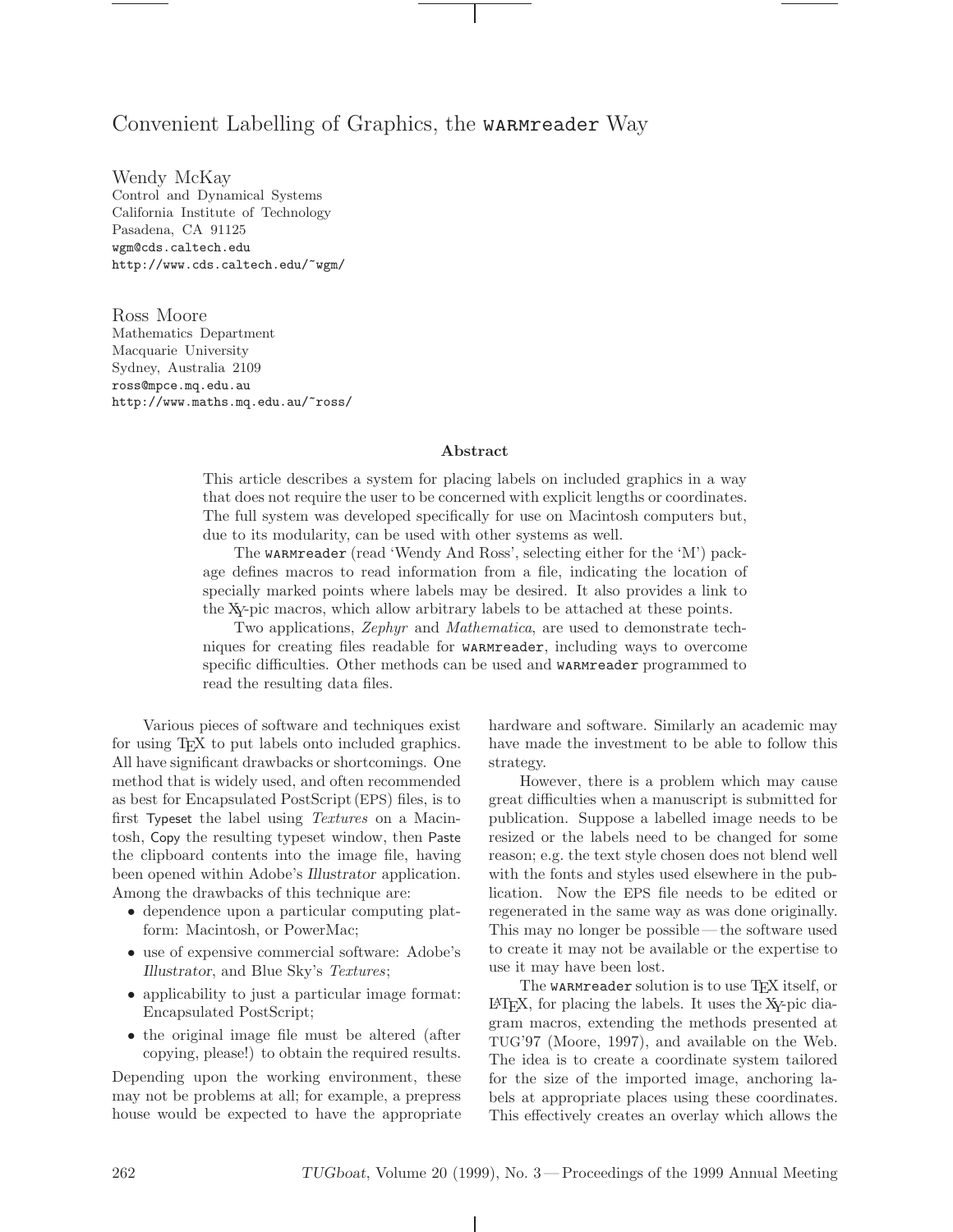labels to seem to be part of the image, when in fact they have been typeset by TFX. WARMreader takes this further, by automating the process so that a user does not have to be concerned with coordinates when specifying the labels. Since the styles and content of the labels are specified within the TEX or LATEX source, there is no need to alter any EPS files. Furthermore, this can be done for graphics of any format that can be included within a T<sub>E</sub>X document, by whatever means. The only requirement is the ability to create a  $\cdot$  bb file,<sup>1</sup> containing information in an appropriate form.

For LAT<sub>F</sub>X, the PSfrag package, as described in The IATEX Graphics Companion (Goossens et al., 1997, pp. 460–462), provides similar functionality for EPS files, by treating parts of the file as tags to be later replaced by blocks of T<sub>EX</sub>-typeset material. This technique has several limitations, apart from being available only for LATEX, and not usable with graphics formats other than PostScript. For best results, the PostScript file "should ideally be designed with PSfrag in mind", and for systematic use, it "requires a good understanding of both the PostScript language and the application generating the figures" (Goossens et al., 1997, p. 462). This is because the replacement portions effectively become part of the PostScript graphic at the point where the tags occur, so are subject to, and must dovetail with, the PostScript graphics state at those places. As this includes color, size, rotation and croppingregion, great care is required to avoid later parts of the graphic obscuring earlier labels or labels being cut off at edges of the graphic. It is not possible to know exactly how the whole thing will appear until the .dvi file has been processed with a PostScriptaware viewer or printer, thus making it tedious to fine-tune the placement of labels.

With warmreader, the labels can be regarded as occurring within a separate layer, controlled completely from within TEX or L<sup>AT</sup>EX. Any graphic from any source, in any format that can be handled by the TEX installation, can be used as a "backdrop", provided that a suitable .bb file has been prepared. Each of the following three steps can be done quite independently, that is, by different people using different software or techniques:

- 1. construction of the graphic;
- 2. make a .bb file, perhaps with text for labels;
- 3. preparation of code for processing labels within the T<sub>EX</sub> document.



Figure 1: Imported image with "marked points" indicated explicitly.

Only the last *requires* knowledge of T<sub>F</sub>X or L<sup>AT</sup>FX, though this is desirable if labels are to be completely specified in the .bb file. Indeed it will become apparent below that the greatest control over the final appearance, hence the best results, are obtained when these three tasks are kept completely separate.

## Detailed example with marked points

The best way to explain how the **WARMTeader** macros work is with an example. Figure 1 shows an EPS image prepared for a mathematics text (Marsden et al., 2000). Numbered  $\times s$  are not part of the image but indicate "marked points", serving as anchors for placement of labels.

Information for the marked points in Fig. 1 is contained in a file named Fig5.4.1.bb, with the graphic itself being named Fig5.4.1.eps. The .bb file gives the natural size (in points) of the imported graphic as well as coordinates for marked points.

In addition to being numbered in sequence, a text string may be given for each marked point. This can be used to help identify why the point has been marked. It may even provide the T<sub>EX</sub> code intended to be used to specify the label, though it is not at all necessary to use it for this purpose. For example, the code used to produce Fig. 1 was as follows:

### \begin{xy}

\xyShowAllMarkedPoints{}{Fig5.4.1}{eps} \end{xy}

Techniques to create a file such as Fig5.4.1.bb (see Fig. 2) are discussed towards the end of this article.

A side effect of \xyShowAllMarkedPoints is to write the coordinates and text strings for each of the marked points into the  $T_{F}X$ . log file. The purpose of this is to facilitate preparation of the required labels over several consecutive processing runs.

Adding labels. There are several commands provided for placing labels anchored at marked points.

 $^1$  Such files are used with LAT<sub>E</sub>X's **\DeclareGraphicsRule** (Goossens et al., 1997, pp. 40–41) for holding just the bounding-box information, since this is all that is needed for TEX to leave sufficient space for an image.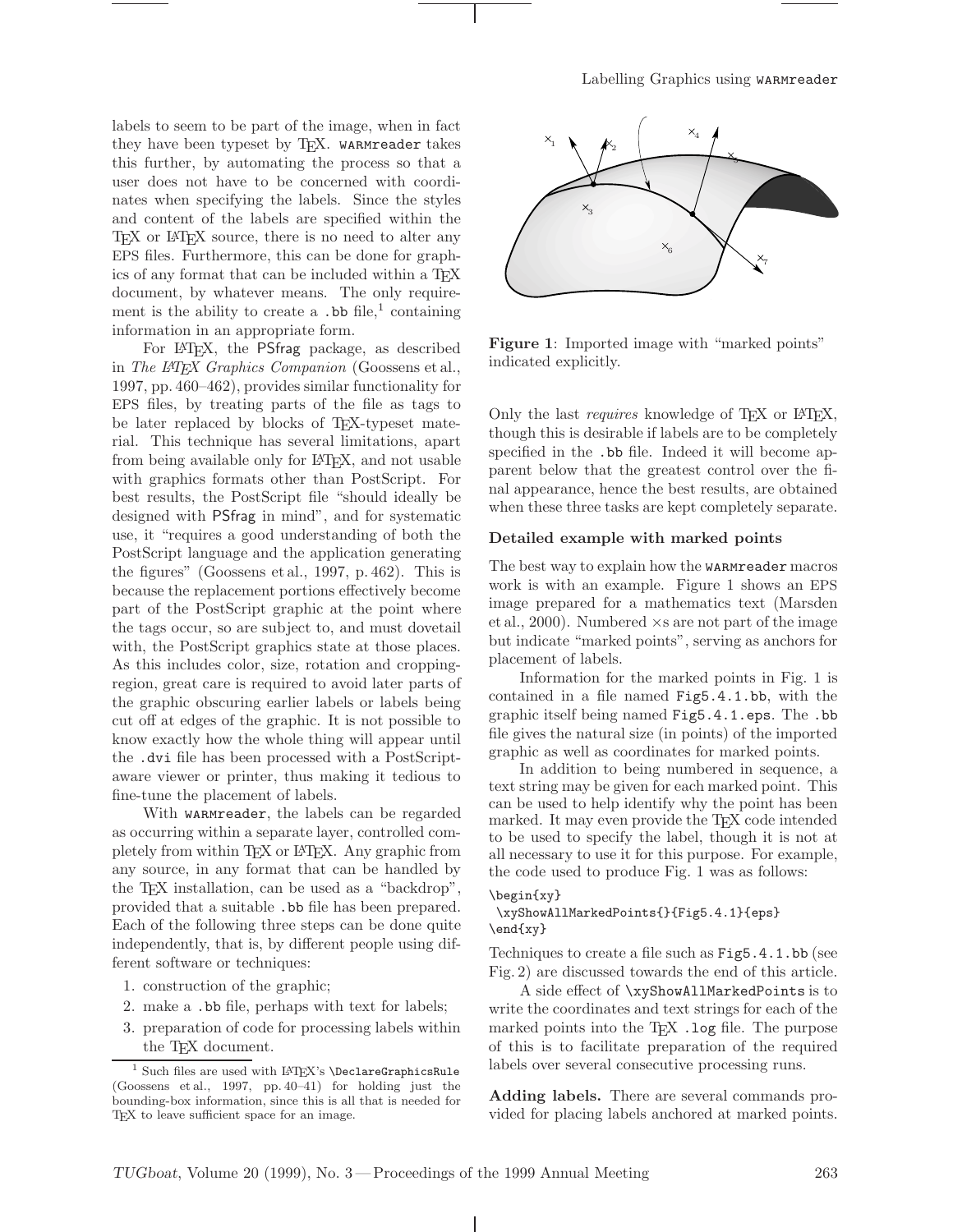```
%%Creator: PICT Displayer, by David Rand, Version 1.0, March 1999
%%Title: (Fig5.4.1.eps)
%%Date: 3/13/998h49 PM
%%IMPORTANT: The following BoundingBox indicates only the size of the box, not its position!
%%BoundingBox: 0 0 224 134
%%Coordinates: LL
%%StartMarkedPoints
%%MarkedPoint: ( 38, 118) 1 %F_{\lambda}^**(m_{\lambda})\frac{1}{2} MarkedPoint: (77,115) 2 \frac{1}{2} (m)
%%MarkedPoint: ( 62, 72) 3 %m
%%MarkedPoint: (130,123) 4 %integral curve of $X$
\frac{N}{MarkedPoint:} (155,107) 5 % t(m_{\lambda})%%MarkedPoint: (113, 46) 6 %m_{\lambda}=F_{\lambda}(m)
\frac{\sqrt{N\frac{1}{10}}}{\frac{N(\frac{1}{\lambda})}{N(\frac{1}{\lambda})}}%%EndMarkedPoints
```
Figure 2: Contents of the file Fig5.4.1.bb, containing the "marked point" information for Fig. 1.

```
file: ./Fig5.4.1.bb
Bounding Box is (0,0)->(224,134)Marked '1' point at ( 38,118) for F_{\lambda }^*t(m_{\lambda }).
Marked '2' point at (77,115) for t(m).
Marked '3' point at (62, 72) for m.
Marked '4' point at (130,123) for integral curve of $X$.
Marked '5' point at (155, 107) for t(m_{\lambda}).
Marked '6' point at (113, 46) for m_{\lambda} = F_{\lambda}(\m).
Marked '7' point at (174, 38) for X(m_{\lambda}).
Found 7 data points.
```


The simplest, but not always the most effective, of these is useful when the required labels are provided as the text string accompanying each marked point. For the moment, ignore the  $\langle \text{mods} \rangle$  parameter; it will be explained later.

```
\xyMarkedTxt \langle mods \rangle \langle num \rangle\xyMarkedText \langle mods \rangle{\langle num \rangle}
\xyMarkedMath \langle mods \rangle\langle num \rangle\xyMarkedTxtPoints \{mods \}\xyMarkedTextPoints \langle \textit{mods} \rangle\{ \langle \textit{list} \rangle \}\xyMarkedMathPoints \langle \textit{mods} \rangle\{ \langle \textit{list} \rangle \}
```
The first two commands are just alternative names which give identical results. These, and the third command, set the supplied text-string as a label at marked point number  $\langle num \rangle$ , assuming it to contain TEX code valid in text or math mode, as the name suggests. Several marked points are handled simultaneously by the remaining commands, where the  $\langle list \rangle$  consists of numbers and number ranges. Note that the fourth and fifth commands are simply alternative names which give identical results. With \xyMarkedMathPoints, the strings in the .bb file are presumed to be valid math-mode source, with*out* the need for surrounding  $\mathcal{F} \ldots \mathcal{F}$  delimiters.

In Fig. 3 it can be seen that point number 4 requires text mode whereas all others are meant for math mode. One way to do this is with the following code, which yields the results in Fig. 4:

```
\WARMprocessEPS{Fig5.4.1}{eps}{bb}
\renewcommand{\labeltextmodifiers}{++!D}
\renewcommand{\labelmathmodifiers}{+!D}
\renewcommand{\labelmathstyle}{\scriptstyle}
\renewcommand{\labeltextstyle}{\footnotesize}
\begin{xy}
\xyMarkedImport{}
\xyMarkedMathPoints{1-3,5-}
\xyMarkedTextPoints{4}
\end{xy}
```
Note the following points:

- The \WARMprocessEPS command uses its arguments to specify the graphic image and the file to read for the marked-point information.
- The expansion of **\labeltextmodifiers** yields  $X \rightarrow$  (*modifier*) is that affect the way a label is positioned with respect to its marked point, when using \xyMarkedTextPoints and other text mode commands. For math-mode labels there is \labelmathmodifiers.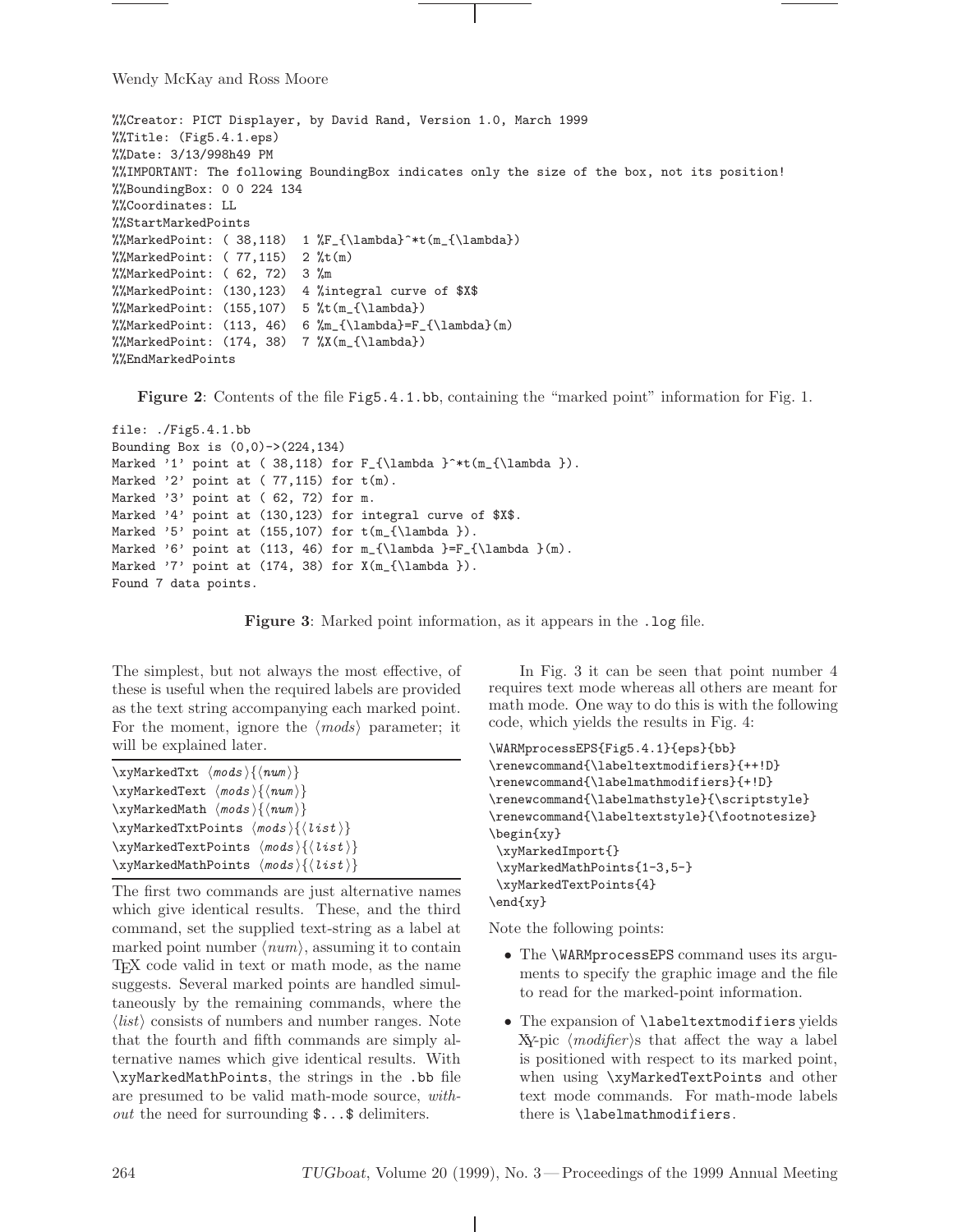

Figure 4: Imported image, with attached labels.

- \xyMarkedImport extends the XY-pic command \xyimport. Its argument can be the name of the graphics file to be placed into the TEX or LATEX document. However, it is not required when \WARMprocessEPS has been used already.
- A  $\langle list \rangle$  can be a comma-separated list of numbers or numeric ranges,  $a-b$ .

For extra convenience in specifying lists, the following commands are also available to put labels on all but a specified  $\langle list \rangle$  of marked points:

| $\xyMarkedTxt\,\, \langle \text{mod } s \rangle \{ \langle \text{list} \rangle \}$         |  |
|--------------------------------------------------------------------------------------------|--|
| $\xyMarkedTextException \langle mods \rangle \{ \langle list \rangle \}$                   |  |
| $\xyMarkedMathException \langle \textit{mods} \rangle \{ \langle \textit{list} \rangle \}$ |  |

The empty  $\langle list \rangle$  always means to use all markedpoints, regardless of the 'Except'. Also, open-ended ranges such as -3 and 5- refer to all numbers to or from the appropriate extremity.

Commands for styled labels. As well as commands listed above, font size and style for text and math labels can be specified, using commands:

```
\xyMarkedStyledTxt \{mods\} {\style}\\xyMarkedStyledText \langle \textit{mods} \rangle\{ \langle \textit{style} \rangle \}\xyMarkedStyledMath \langle mods \rangle {\langle style \rangle} {\langle num \rangle}\xyMarkedStyledTxtPoints \{models\}\xyMarkedStyledTextPoints(mods){\style}\{\style\}\{\sitst\}\xyMarkedStyledMathPoints\langle \textit{mods} \rangle{\langle \textit{style} \rangle}{\langle \textit{list} \rangle}
\xyMarkedStyledTxtExcept \langle mods \rangle {\langle style\rangle} {\langle list \rangle}\xyMarkedStyledTextExcept\langle \textit{mods} \rangle\{ \langle \textit{style} \rangle \}\xyMarkedStyledMathExcept\langle \textit{mods} \rangle\{ \langle \textit{style} \rangle \}
```
Allowable values for  $\langle style\rangle$  in text mode are macro names that can sensibly be used with XY-pic's **\txt** command:

 $*\langle \textit{model} \rangle \text{ }\{...\text{balanced text}...\}$ 

while for math mode  $\langle style\rangle$  must work within inline mathematics as follows:

 $\$(style\#$ (style) $\{...\text{balanced math}...\}$ 



Figure 5: Imported image, with fine adjustments to the positions of labels.

Fine adjustment of labels. The labelled image in Fig. 4 looks quite good but there are blemishes: e.g. the text label "integral curve..." overlaps with the curved arrow, the math label " $m_{\lambda} = ...$ " is too far from the large dot which it is meant to be labelling, and the " $t(m)$ " and " $t(m_\lambda)$ " are perhaps too close to the arrows they are meant to label.

The position of the text label, at marked-point number 4, could be adjusted by choosing a different set of XY-pic modifiers for the expansion of the macro \labeltextmodifiers. This works when there is just a single label to fine-tune but is no good when more than one needs special adjustment.

To allow many specialised adjustments, all the commands introduced so far allow XY-pic modifiers to be specified. These come immediately after the command-name, but before the opening brace:

| $\xyMarkedMathException \langle \textit{mods} \rangle$ { $\langle \textit{list} \rangle$ }                                        |
|-----------------------------------------------------------------------------------------------------------------------------------|
| $\xyMarkedStyledPoints \{models\} {\style}\}$                                                                                     |
| \xyMarkedStyledTxtPoints $\langle \textit{mods} \rangle \{ \langle \textit{style} \rangle \} \{ \langle \textit{list} \rangle \}$ |
| The $(n \cdot d)$ are just $X \cdot n \cdot (m \cdot d)$ and here $m \cdot n$                                                     |

The  $\langle \textit{mods} \rangle$  are just XY-pic  $\langle \textit{modifiers} \rangle$ , here given a shortened name to fit the column width.

Figure 5 shows how this could be done. The source code is as follows. Note how three of the math labels are positioned with explicit XY-pic modifiers while the others use \labelmathmodifiers. The single text label is also positioned explicitly, to good effect, so there is no need for \labeltextmodifiers.

```
\WARMprocessEPS{\exnamei}{eps}{bb}
\renewcommand{\labelmathmodifiers}{+!D}
\renewcommand{\labelmathstyle}{\scriptstyle}
\renewcommand{\labeltextstyle}{\footnotesize}
\begin{xy}
\xyMarkedImport{}
\xyMarkedMathPoints ++!D!L(.1){2}
\xyMarkedMathPoints +!D!L(.3){5}
\xyMarkedMathPoints ++!D{6}
\xyMarkedMathExcept{2,4-6}
\xyMarkedTxtPoints ++!D!L(.2){4}
\end{xy}
```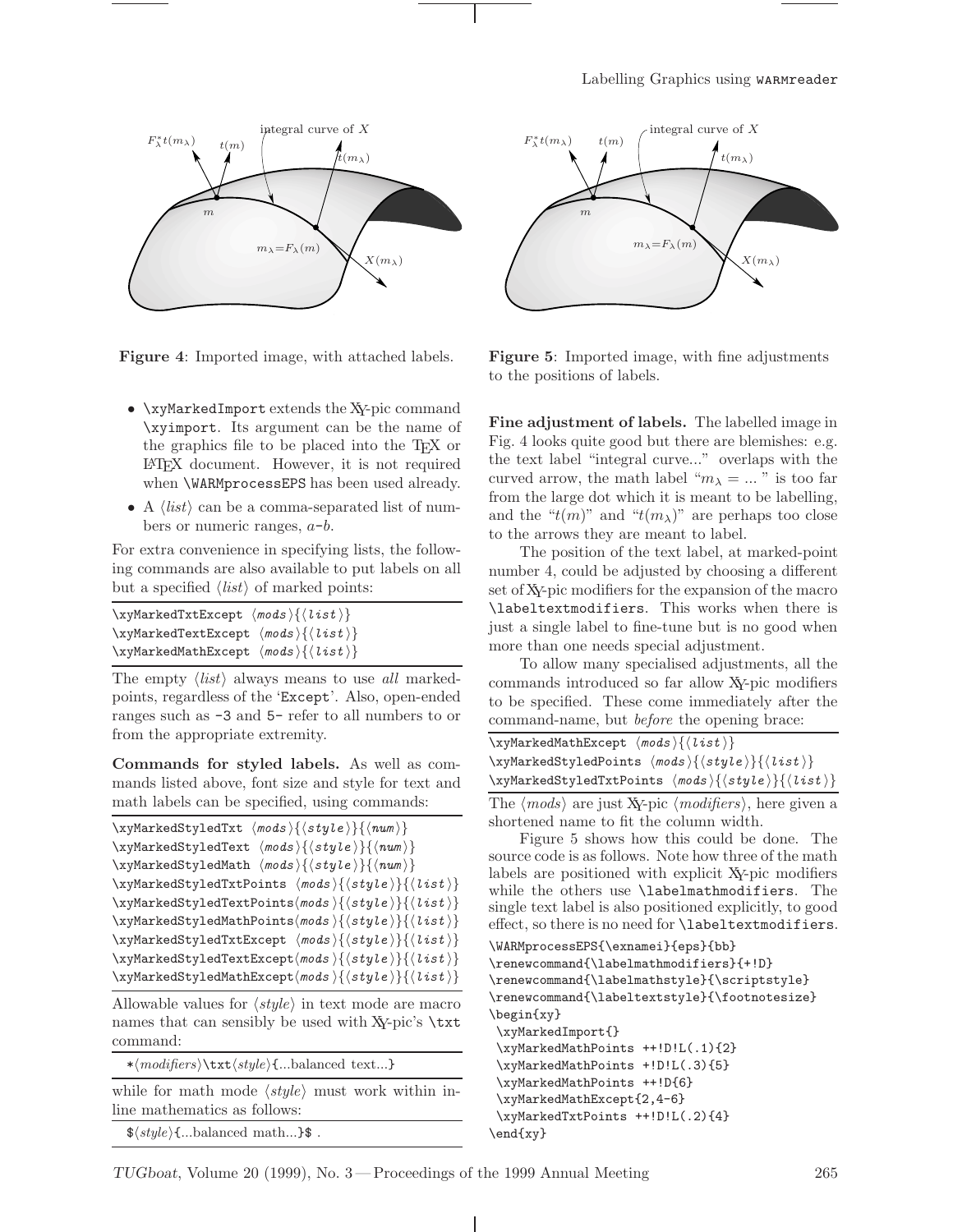Recall the effect of the XY-pic modifiers, e.g. +!D!L(.3). First, TEX sets an \hbox containing the typeset label. Usually this box is centered, so that if there were no  $\langle \textit{modifier} \rangle$  the center of the label would be anchored at the marked point. The modifier + adds a small margin, increasing the size of the box both vertically and horizontally. Next the  $!D$  shifts the reference point  $(Down)$  within the box to the bottom edge; with no further modifiers, the label now appears entirely above the position of the marked point, with the bottom edge occuring the width of the margin away from it. Finally the !L(.3) nudges the reference point towards the Lefthand edge, by an amount .3 of the distance to it, so that now more of the label appears on the righthand side of the marked point.

Note that nudging using !D, !L, !R and !U (Up), has the effect of shifting the label in the *opposite* direction to the specified nudge. Numerical  $\langle factor \rangle$ s, such as (.3), are optional; if omitted, the reference point is moved all the way to the specified edge. <sup>2</sup>

Strategies for marking points. Figure 5 shows how labels can be accurately positioned, using the locations of the marked points of Fig. 1. The marked points are away from "busy" parts of the graphic. They indicate where labels can be placed near to that part of the image being labelled yet not interfere unduly with other parts of the image.

While this is an intuitive strategy for selecting places to be marked, it can mean that adjustments, by "nudging", are required to position the labels to best effect. Some trial-and-error is usually required before finalising the positions of all labels by choosing the best  $\langle factor \rangle$ s.

Marking the busy places. In many cases it is a better strategy to put marked anchor points much closer to the places to which the labels refer, rather than to where the labels themselves are desired. In Fig. 6 we see the same image as previously but with a different set of marked points for the same labels. For this set it is sufficient to use just a new file (Fig5.4.1.bb2) for the labels while retaining the same file (Fig5.4.1.eps) for the image itself. Indeed, that image is used 6 times in this paper, yet only one copy of the file is required.

```
\WARMprocessEPS{Fig5.4.1}{eps}{bb2}
```

```
\renewcommand{\labelmathstyle}{\scriptstyle}
\renewcommand{\labeltextstyle}{\footnotesize}
\begin{xy}
 \xyMarkedImport{}
\xyShowMarkPoints{*++[red][F-:red]@{*}}{-}
```

```
2 Refer to the XY-pic Reference Manual (Rose and Moore,
1999), for details of the XY-pic language for structured dia-
grams.
```


Figure 6: Attaching labels by corners and edges to places near to what they refer.

\xyMarkedMath +!DR{1} \xyMarkedMath +++!D{2} \xyMarkedMath +!U{3} \xyMarkedTxt +!DL{4} \xyMarkedMath +!L{5} \xyMarkedMath +!UR{6} \xyMarkedMath +!DL{7} \end{xy}

When the marked points are chosen this way, the labels can usually be well positioned by specifying just margins and an edge or corner to be where the reference point of the label should occur. There is little need for delicate nudging and  $\langle factor \rangle$ s.

On the other hand, extreme accuracy is not at all necessary when choosing positions for the marked points. In this article, the .bb files were generated using low-resolution preview images. These need not be accurate scaled-down versions of the higher resolution images rendered by PostScript. Inaccuracies can be compensated for using XY-pic adjustments.

Adjusting sizes and styles. Another significant advantage of this strategy becomes apparent when the image or labels need to be resized or restyled, perhaps for use in a different context. This will almost certainly change the relative size of the labels and the image. Smaller-sized labels remain anchored to places near to what they refer. On the other hand, relatively larger labels can have been anchored so as to expand over portions of the image that are otherwise empty. In either case there may be no need to make any adjustments to the coding of labels.

```
\WARMprocessEPS{Fig5.4.1}{eps}{bb2}
\renewcommand{\labelmathstyle}{\displaystyle}
\renewcommand{\labeltextstyle}
  {\large\bfseries\sffamily}
\begin{xy}
 \xyMarkedImport{}
 ...
 ...
\end{xy}
```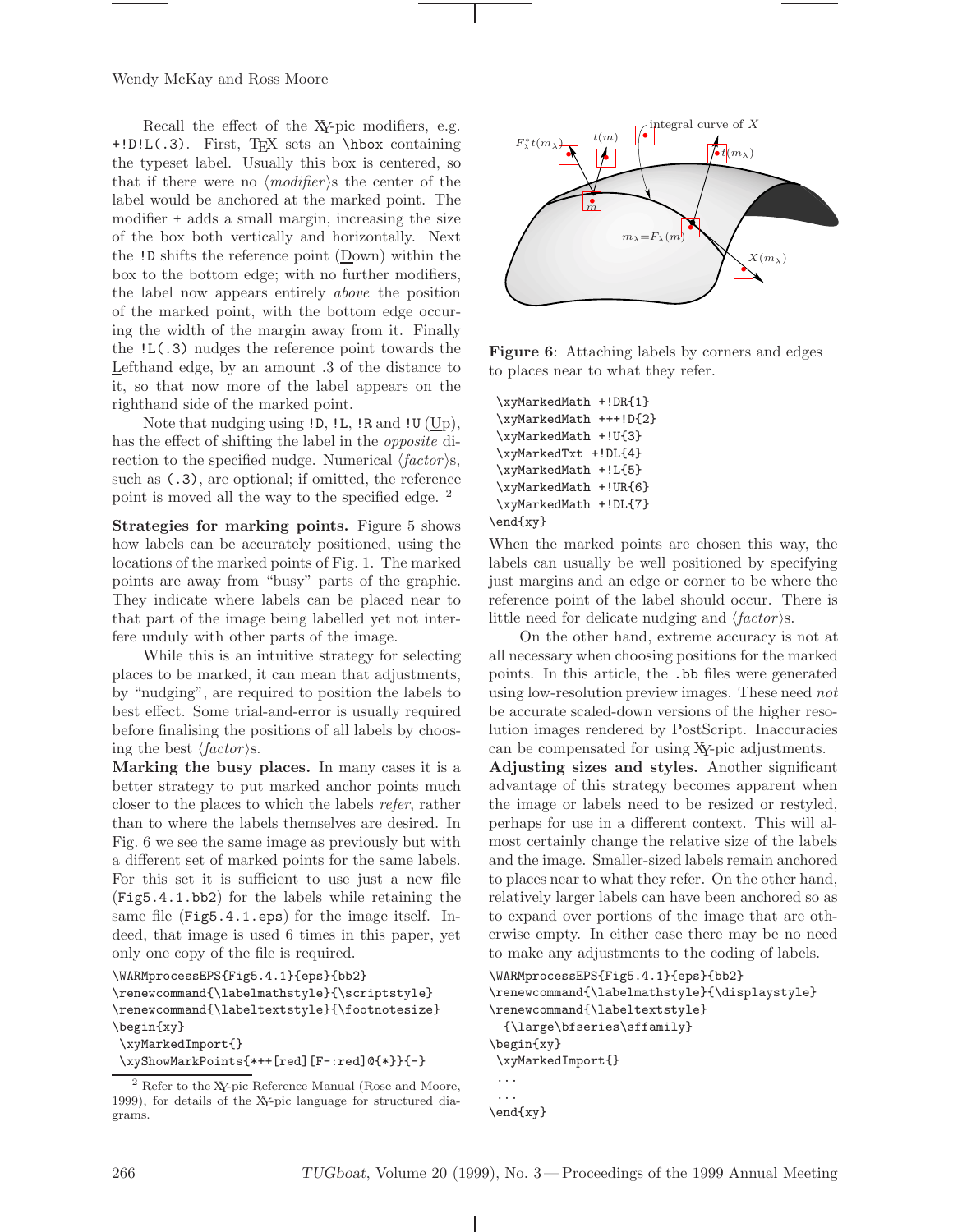

Figure 7: Labels remain well positioned with relative changes of scale.

To LATEX or not to LATEX. Although the above examples have used IATFX, the warmreader macros work equally well with plain T<sub>E</sub>X, and most other formats, as does XY-pic. The only requirement is to be able to import the graphic and customise the expansion of a single macro, \xyWARMinclude, to suit. This macro takes as argument the name of the image file. As a practical default, it expects to be able to use the \includegraphics command from LATEX's graphics package:

| \def\xyWARMinclude#1{\includegraphics{#1}} |  |
|--------------------------------------------|--|
|--------------------------------------------|--|

This definition can be overridden by replacing the \includegraphics with \psfig or \epsfig or \epsfbox or other command for placing an imported graphic within the TEX or LATEX document.

There must be only one argument for the filename. The result should be an \hbox of exactly the size required for the image to occupy. (This is so that  $\x$ yWARMinclude{ $\langle filename\rangle$ } can be used as the argument to an \xyimport command.)

Note that some macros for including graphics are not suitable. For example, the \centerpicture macro from Textures' picmacs.sty file cannot be used since it inserts stretchable 'glue' to span the whole page width; on the other hand, \picture from the same file can be used.

Rotations and scaling. The requirements stated in the previous subsection allow scaling, rotating and resizing of imported graphics. For example, a rescaling can be achieved using LAT<sub>EX</sub> as follows:

| \newcommand{\scaledfig}[2]                         |  |
|----------------------------------------------------|--|
| $\{\s$ calebox $\{#1\} {\in Cludegraphics{\#2}}\}$ |  |
| \renewcommand{\xyWARMinclude}[1]                   |  |
| ${\slabel{def:1}}$                                 |  |

It is only the image which is resized or rescaled; the size and style of labels is controlled independently, as discussed above. When different images



Figure 8: All labels dropped as XY-pic styled text boxes.

require different scale factors, then the definition of \scaledfig belongs in the document preamble and a re-definition of \xyWARMinclude should precede a figure, if needed. (See Fig. 13 for an example.) Optional arguments to \includegraphics or other command can be incorporated in a similar way.

Same locations, different labels. It is not necessary to use the text strings from the .bb file for the labels. be specified within the T<sub>EX</sub> or L<sup>AT</sup>EX source. This is most convenient, since it means that:

- changes can be made to the labels without the need to make any adjustments to the .eps or .bb files;
- the same image can be used many times with different labels;
- labels may cross-reference other parts of the document; in a web document the labels could become hyperlinks, as in an "image-map".

Figure 8 uses this technique as one way to get larger sized mathematics in labels. The actual code used is shown in Fig. 9.

Using \xyMarkedPos allows the most flexibility amongst all the commands available for placing a label. Essentially all that it does is to move the XYpic "current point" to the location of the marked point. Now any valid XY-pic code can be used to place anything at all at that point.

Commands to allow direct use of XY-pic code at the marked points are as follows:

| $\x$ yMarkedPos $\langle \nu \rangle$ } $\langle \rho \nu \rangle^* \langle \rho \nu \rangle$                                                                                                                                                                                                                                                                                                                                                                                                                                                             |  |
|-----------------------------------------------------------------------------------------------------------------------------------------------------------------------------------------------------------------------------------------------------------------------------------------------------------------------------------------------------------------------------------------------------------------------------------------------------------------------------------------------------------------------------------------------------------|--|
| $\xyshowMark {\pmb{\cdot} \otimes \ast \otimes \otimes \ast} \otimes \otimes \ast {\pmb{\cdot} \otimes \ast} {\pmb{\cdot} \otimes \ast}$                                                                                                                                                                                                                                                                                                                                                                                                                  |  |
| $\xyshowMarkPoints {\p so} {\kappa \otimes} {\kappa \otimes} {\kappa \otimes} {\kappa \otimes} {\kappa \otimes} {\kappa \otimes} {\kappa \otimes} {\kappa \otimes} {\kappa \otimes} {\kappa \otimes} {\kappa \otimes} {\kappa \otimes} {\kappa \otimes} {\kappa \otimes} {\kappa \otimes} {\kappa \otimes} {\kappa \otimes} {\kappa \otimes} {\kappa \otimes} {\kappa \otimes} {\kappa \otimes} {\kappa \otimes} {\kappa \otimes} {\kappa \otimes} {\kappa \otimes} {\kappa \otimes} {\kappa \otimes} {\kappa \otimes} {\kappa \otimes} {\kappa \otimes}$ |  |
| $\xyshowMarksExcept {\langle pos \rangle * \langle object \rangle} {\langle list \rangle}$                                                                                                                                                                                                                                                                                                                                                                                                                                                                |  |

In the latter three cases, if the  $\{\langle pos \rangle^* \langle object \rangle\}$  is empty, then a default \markobject is used for each point in the  $\langle list \rangle$ . This is the same for the command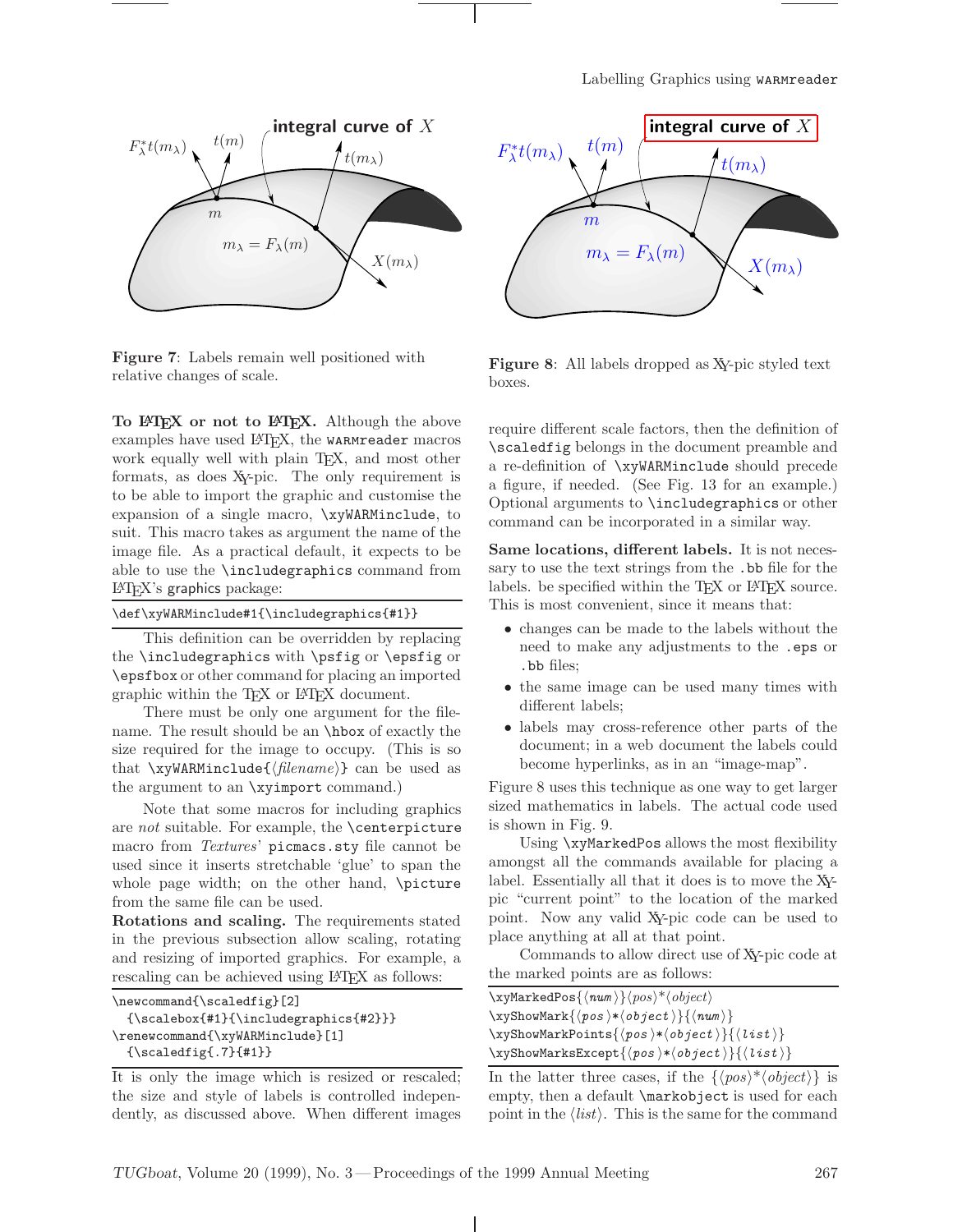```
\WARMprocessEPS{\exnamei}{eps}{bb2}
\renewcommand{\labeltextstyle}{\large\bfseries\sffamily}
\begin{xy}
\xyMarkedImport{}
\xyMarkedPos{1}*+!DR[blue]\txt\labeltextstyle{$F_{\lambda}^*t(m_{\lambda})$}
\xyMarkedPos{2}*+++!D[blue]\txt\labeltextstyle{$t(m)$}
\xyMarkedPos{3}*+!U[blue]\txt\labeltextstyle{$m$}
\xyMarkedPos{4}+/u1ex/*+!DL[F-:red]\txt\labeltextstyle{integral curve of $X$}
\xyMarkedPos{5}*+!L[blue]\txt\labeltextstyle{$t(m_{\lambda})$}
\xyMarkedPos{6}*+!UR[blue]\txt\labeltextstyle{$m_{\lambda}=F_{\lambda}(m)$}
 \xyMarkedPos{7}*+!DL[blue]\txt\labeltextstyle{$X(m_{\lambda})$}
\end{xy}
```
Figure 9: Coding for Fig. 8 uses various X-pic effects.

\xyShowAllMarkedPoints, as was used in Fig. 1 and Fig. 6. All these commands finish with the XY-pic \POS-parser command so that further XY-pic drawing can be done, if desired. For a single marked point located using \xyShowMark, its number is also placed, using a macro \markobjectlabel. This expands as follows; it can be redefined if desired.

```
\def\markobjectlabel#1{\POS*\dir{x},
  *+<3pt>!U{\scriptscriptstyle#1}}
```
Symbolic names. Although all the examples so far have referred to the marked points by number, they can instead be assigned a symbolic name. Any text string suffices instead of the number within the .bb file. This string can be used instead of the  $\langle num \rangle$  in those macros that require such an argument. Macros wanting a  $\langle list \rangle$  still work since there is an internal counter as well as the symbolic name.

Format of the .bb files. The examples shown here have used .bb files in which the information is presented as in Fig. 2. This form is based on the structure of comments in PostScript files. Note how it includes a %%BoundingBox comment in the standard PostScript form as well as the actual marked point information.

Indeed, it is the presence of this comment that warrants the use of the extension .bb. In LAT<sub>EX</sub>, the \includegraphics command can make use of the bounding-box information contained in a file with this extension. For an EPS graphic this information could be read from the .eps file itself; however, since these files can be very large and can contain binary portions which T<sub>E</sub>X does not handle easily, it is often more convenient to have it extracted into a separate .bb file. For non-EPS graphics, all TEX requires is the bounding-box information to know how large an empty box to leave while typesetting. Having this in a separate .bb file is the only viable option due to the binary nature of most graphics formats. With warmreader, this use of a .bb file has been extended to include extra marked point information.

Furthermore, with a .eps or other PostScript image, the contents of a .bb file can be pasted into the .eps file for easier distribution. When there is initially no .bb file, the warmreader macros search the .eps file instead and a .bb file is created, containing the %%BoundingBox comment. The marked point information is included also, provided that a %%StartMarkedPoints comment has been encountered within the first 20 lines.

It is now apparent that the labelling strategy discussed here can be used with any graphics format provided that:

- the T<sub>F</sub>X installation has a way to specify that the image file is required within the .dvi or other output format being produced;
- a file is available, containing the size and all the marked point information, using numbered or symbolic names and (optionally) text strings.

# Making .bb files with Zephyr

With a Macintosh system, the easiest way to create .bb files for EPS graphics, and other formats, is to use David Rand's Zephyr (1999) text and list editing program. After launching the application, a graphics file is opened by selecting the special PICT Displayer extension from the pull-down menu, as shown in Fig. 10. Choosing Display LL Coordinates prepares Zephyr for recording coordinate values for marked points, where the origin is at the lower left of the image. This opens a file-dialog window, allowing the required file to be found and opened. Indeed, any file that contains a graphics preview image, in the Macintosh PICT format, can be selected from the file-dialog. It is this preview image which will be shown and used for marking points.

The Display UL Coordinates alternative can be chosen instead, to have the origin at the upper-left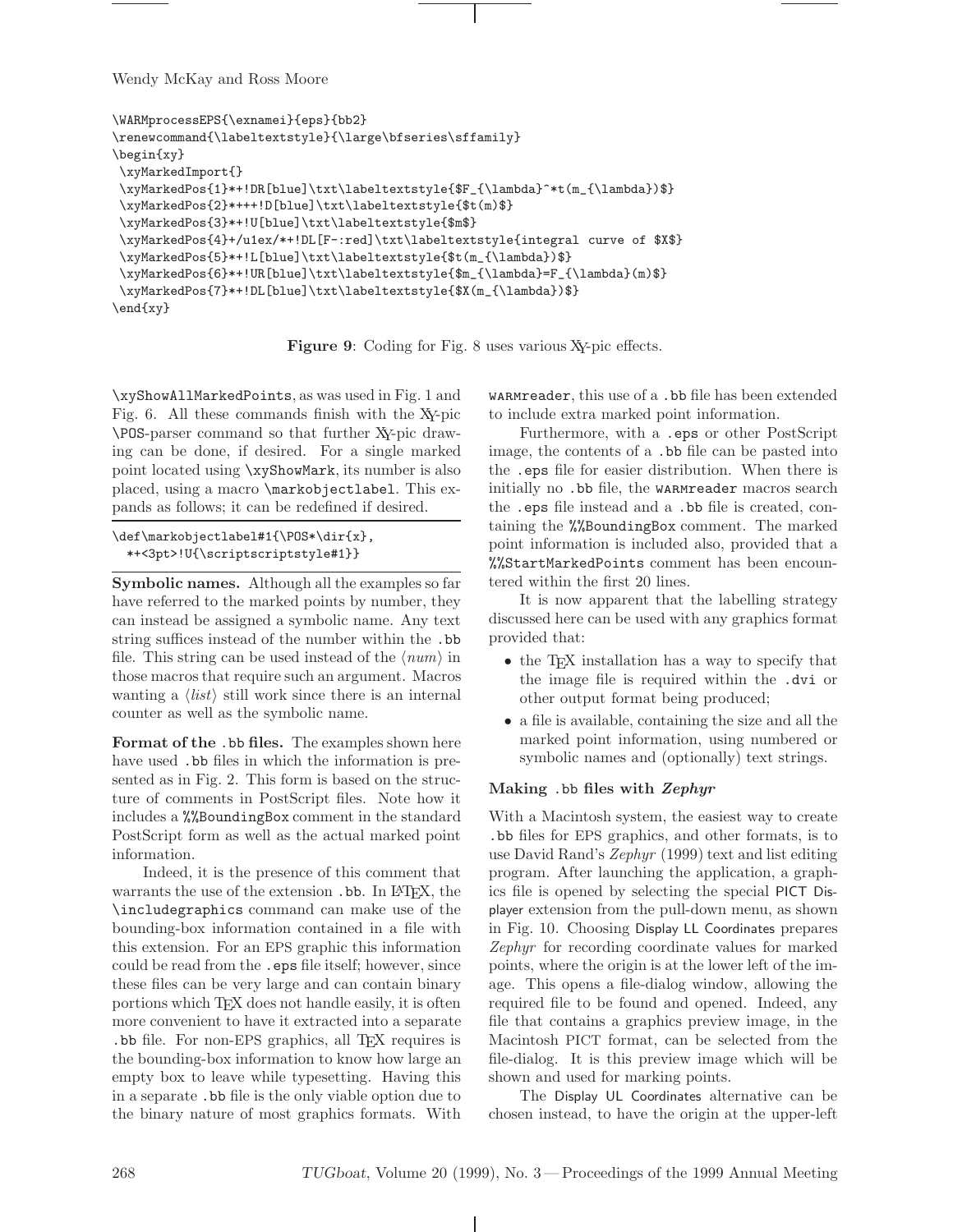

Figure 10: Opening a graphics file with the PICT Displayer in Zephyr.

corner and with the second coordinate increasing downwards. If this is done, images in the TEX document using such coordinates should be preceded by the \MacintoshOrigin command.

To mark a point within the image, simply click with the mouse at the desired point. A small window will pop up, as in Fig. 11, allowing a label to be typed and the selection confirmed.

After the first point has been chosen a Logwindow appears, containing bounding-box and other information, as well as data for the first marked point. A line of data is added for each subsequent point. Within the image the point is marked by a numbered cross. Guide-rules help position the cursor accurately: gradations may be inches, centimeters, or pixels. The Log-window can be seen in Fig. 11. Since it contains just plain text, the Log can be edited at any time.

When finished with an image, click its close-box (in the upper-left corner); this also adds the closing comment to the Log. Finally close the Log-window and Save As..., choosing whatever name is desired usually ending .bb, though this is not compulsory.

| \MacintoshOrigin | allow for coordinates with                                        |
|------------------|-------------------------------------------------------------------|
| \EndLineAdjust   | origin at upper-left<br>adjust for awkward line-end<br>characters |

End-of-line problems. Text files created on one computing platform do not always transfer to other platforms in a way that allows them to work correctly. This can happen with .bb files. Declaring \EndLineAdjust before processing the .bb file may alleviate a TEX error that otherwise can occur.

## Annotations on Mathematica graphics

The next examples have been used for teaching elementary mathematics. They were constructed using the Mathematica (Wolfram, 1994) software package and saved in EPS format. In fact there is more



Figure 11: Marking points for the .bb file with Zephyr's PICT Displayer.

than one way to do this with Mathematica, which can produce .eps files having quite different structure and properties. The first example is in direct analogy with techniques discussed already. Extra considerations apply when the .eps file contains an %%AspectRatio comment, as in later examples.

The Mathematica Front-End software allows for "point-&-click" on images to obtain coordinates, $3$  in the coordinate system used to calculate the image contents. This technique was used to create data files for the remaining examples; an extension .mbb indicates their origin.

```
\WARMprocessMMA{Q1}{eps}{mbb}
\renewcommand{\xyWARMinclude}[1]
  {\scaledfig{.7}{#1}}%
\begin{xy}
\xyMarkedImport{}
\xyMarkedPos{para}*+{}
  ,\ar@{<-}+(.7,25)*+!D\txt{base of parabola}
\xyMarkedPos{cub1}*++{}!D(.6),\ar@{<-}-(3.5,15)
*+!U(.8)\txt{turning points\\of a cubic}="cub"
\xyMarkedPos{cub2}*++{},\ar@{<-}"cub",
\xyMarkedPos{neg1}*++{},\ar@{<-}+(.5,-25),
*+!L(.6)\txt{local minima}="min"
\xyMarkedPos{neg2}*++{},\ar@{<-}"min",
\end{xy}
```
Click at the four edges to get the bounding-box information. Some manual editing is needed to put this into the form shown in Fig. 12. The T<sub>E</sub>X source uses the macro \WARMprocessEPS to read size and

<sup>3</sup> First click once on an image to select it, then hold down the modifier-key while clicking at the desired places within the image. When done, choose the Copy menu-item. Subsequently Paste the contents into an editable cell.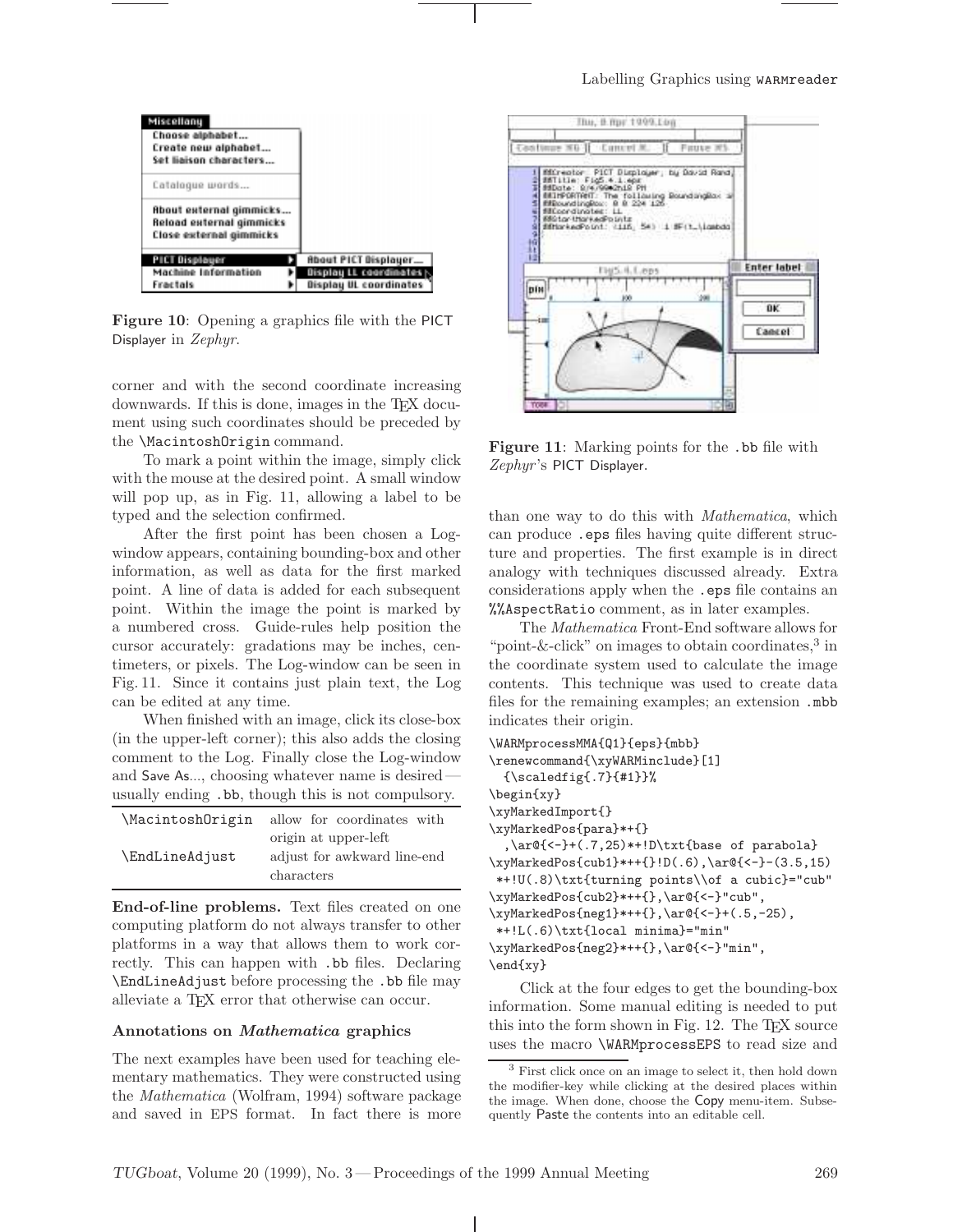```
LDRU: {-3.89059, -43.2333, 4.21704, 43.0523}
StartData
,{1.5145, 5.44064, para}
,{2.03422, -9.67778, cub1}
,{-1.01481, 17.6091, cub2}
,{0.96013, 2.49071, neg1}
,{-1.04945, 2.49071, neg2}
EndData
```
Figure 12: Listing of Q1.mbb, containing the marked-point data for Fig. 13.

marked-point data. Having just a symbolic label for each point is quite sufficient for Fig. 13, in which the marked points are not where labels occur but are near the endpoints of arrows. Positions for the labels are determined relative to these arrow-ends, using XY-pic commands. Notice how some labels are positioned relative to one marked point, then used to draw an arrow to another.

Adjusting for aspect ratio. Some graphics export options in Mathematica result in graphics for which the bounding-box is not the same size or shape as the preview image. For instance, some have a rectangular preview but *%%BoundingBox* for a square enclosing the image.

```
%%AspectRatio: .61803
%LDRU:{-2.42465, -3.80861, 6.6868, 3.25092}
LDRU:{-2.18, -3.57, 6.50, 3.24}
StartData
,{2.29262, 2.27719, 3sinX}
,{1.54949, -0.927998, sin3X}
EndData
```
The "aspect ratio" (i.e. height/width) of the rectangle must be known to handle such graphics correctly with warmreader. This can be obtained from the .eps file, where it is given as a PostScriptlike comment; it must be supplied as the first line in the .mbb file. The \WARMprocessMMA macro is replaced with a variant called \WARMprocessMMAR.

Such images sit badly in a TEX document without removing the extra space below, when the aspect ratio is greater than 1, or at left and right, when the aspect ratio is less than 1. This explains the \vskip commands in the following listing for Fig. 14.

```
\WARMprocessMMAR{QA1}{eps}{mbb}%
\renewcommand{\xyWARMinclude}[1]
 {\simeq} {\{1\}}
\newcommand{\Xhair}{%
\drop[thinner][red]+[o][F-]@{x}}%
\vskip-3.25\bigskipamount
\begin{xy}
\xyMarkedImport{}
,(0,0)\Xhair,(0,3)\Xhair,(0,-3)\Xhair
,(6.2831,0)\Xhair,(-1.5708,1)\Xhair
```


Figure 13: Labelled graphic, using *Mathematica* and warmreader.

```
,(-1.5708,-3)\Xhair,(1.5708,3)\Xhair
,(.5236,1)\Xhair,(3.6652,-1)\Xhair
\xyMarkedPos{3sinX},*++!L{3\sin x}
\xyMarkedPos{sin3X}*+{}
  ,\ar@{<-}+(.7,-1)*+!U!L(.4){\sin 3x}\end{xy}%
\vskip-3.5\bigskipamount
```
In most cases this is enough for good placement of labels over the imported image; fine-tuning can be done using XY-pic modifiers, as described earlier. If greater accuracy is required in establishing the coordinate system over the image, some tweaking of the bounding-box may be done inside the .mbb file, as in the third line of the above listing for Fig. 14. The second line, which shows the coordinates obtained from edges of the preview image, has been suppressed to allow the following line to give modified values. Note how the cross-hairs have been accurately positioned.

A further complication occurs when the graphic contains wide axis labels or tick marks. Now not all edges of the preview image need correspond to edges of the bounding box, when printed on the page. Mathematica rescaled the preview to include the axis labels but, on the printed page, the main part of the image is larger, with the axis labels extending into the extra space due to the aspect ratio.

To get best positioning, some visual estimation is required. An extra offset parameter is supplied with the %%AspectRatio comment, to measure the extent that labels would fall outside the boundingbox, if it had been rectangular, not square.